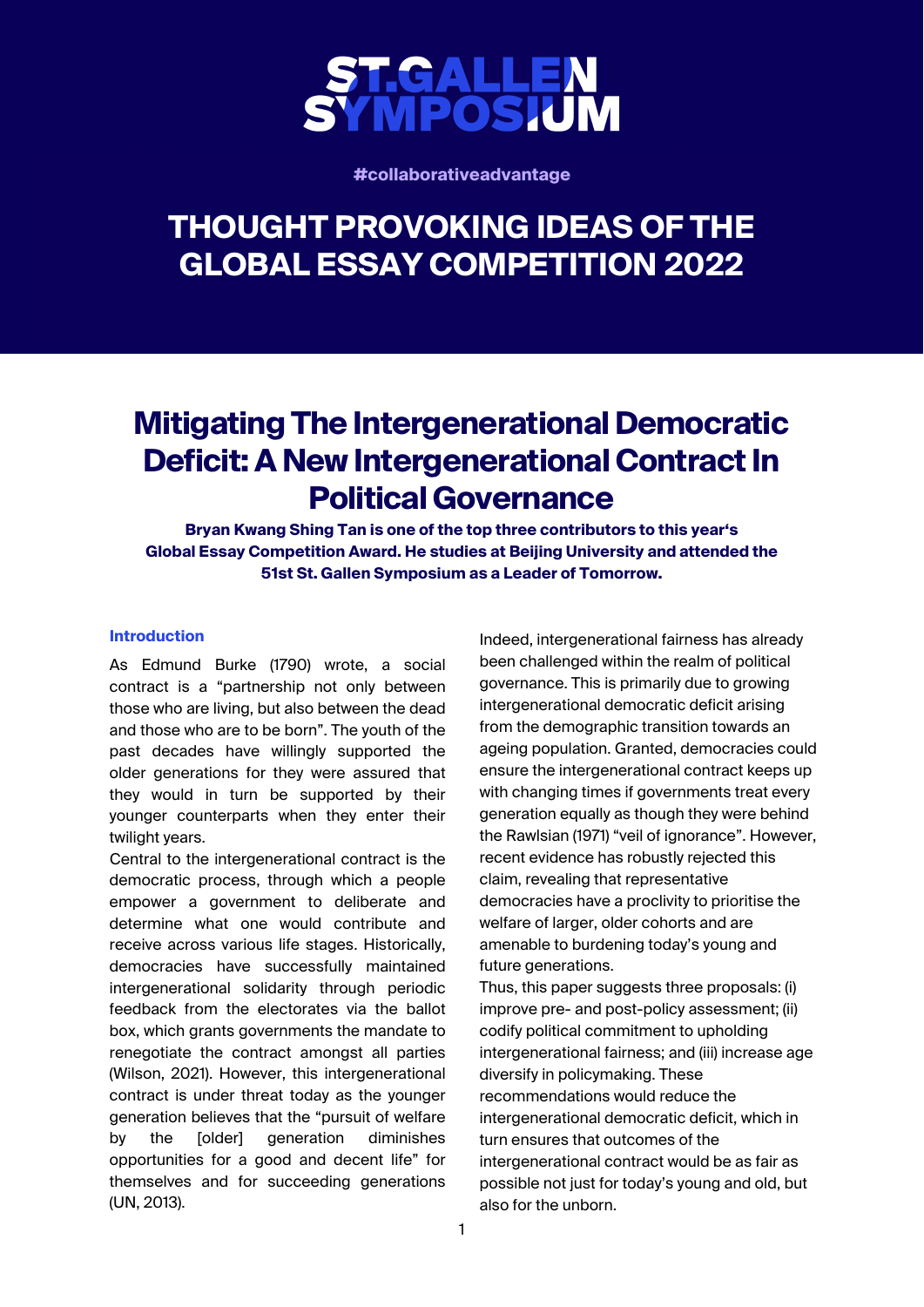#### **Demographic Transition**

Presently, most developed economies are experiencing or have experienced a dramatic shift from a young population to an ageing one, driven by rising life expectancy and falling birth rates. According to the UN (2013), average life expectancy at birth in Organisation for Economic Co-operation and Development (OECD) countries have increased from 75 years in 1990 to 81 years in 2018. Meanwhile, the average fertility rate has fallen by 15%, from 1.95 to around 1.66, over the same timeframe (Gosseries & Meyers, 2009). Consequently, the population pyramid has inversed, with the large cohort of baby boomers now forming the tip of the top-heavy inverse population pyramid. Concomitantly, the median age of OECD population grew by 8 years, from 33 years to 41 years between 1990 and 2010, and is projected to rise to nearly 47 years by the middle of this century. Notably, this demographic transition is not limited to more economically developed countries; studies have shown that developing countries would also experience this transition but "at a much faster rate" (UN, 2003).

This demographic transition towards an ageing population has created profound ramifications for many socio-economic policies previously agreed upon in existing intergenerational contracts. For example, in the European Union, 4 working adults supported 1 pensioner in 2010, but the figure is predicted to halve to just 2 working adults by 2060 (European Commission, 2015). Consequently, a higher dependency ratio demands increased fiscal expenditure to supply healthcare for the elderly (WHO, 2009), increases calls for tax reforms (OECD, 2001) and imposes greater financial strain on today's young and future generations (OECD, 2020).

On top of the greater contributions today's youth are expected to make, today's youth are already lagging behind the older generations in terms of real income gains, wealth accumulation and home ownership (Resolution Foundation, 2018). Socioeconomic indicators reveal that today's youth are worse off compared to when the older generations were the same age. For instance, today's youth are only half as likely to own their own home by the age of 30 as compared to the post-war baby boomers when they were the same age. Additionally, today's youth receive the same average real income as the age cohort 15 years older than them.

Thus, the combined effects of future socioeconomic policy reforms disadvantaging the younger generation and the relative lack of socio-economic advancement vis-à-vis the older generations have accentuated the unfairness they feel about the intergenerational contract. Notably, when asked whether today's youth would have a better life than their parents, a majority of respondents in countries such as Australia, Belgium, France, Germany, South Korea, Spain, Sweden and the UK replied "no". Such pessimism for the future is symptomatic of the intergenerational unfairness today's youth feel – an issue which at its roots can be traced back to the intergenerational democratic deficit they also face today.

#### **Intergenerational Democratic Deficit: Root Source Of Intergenerational Unfairness**

The representative democracy is the main platform where the aforementioned socioeconomic inequalities may gain attention and be mediated. However, the demographic transition innately disadvantages the younger generation at the ballot box. In most ageing populations, due to the sheer size of the postwar baby boomer cohort, voting power is concentrated in the hands of the older generations.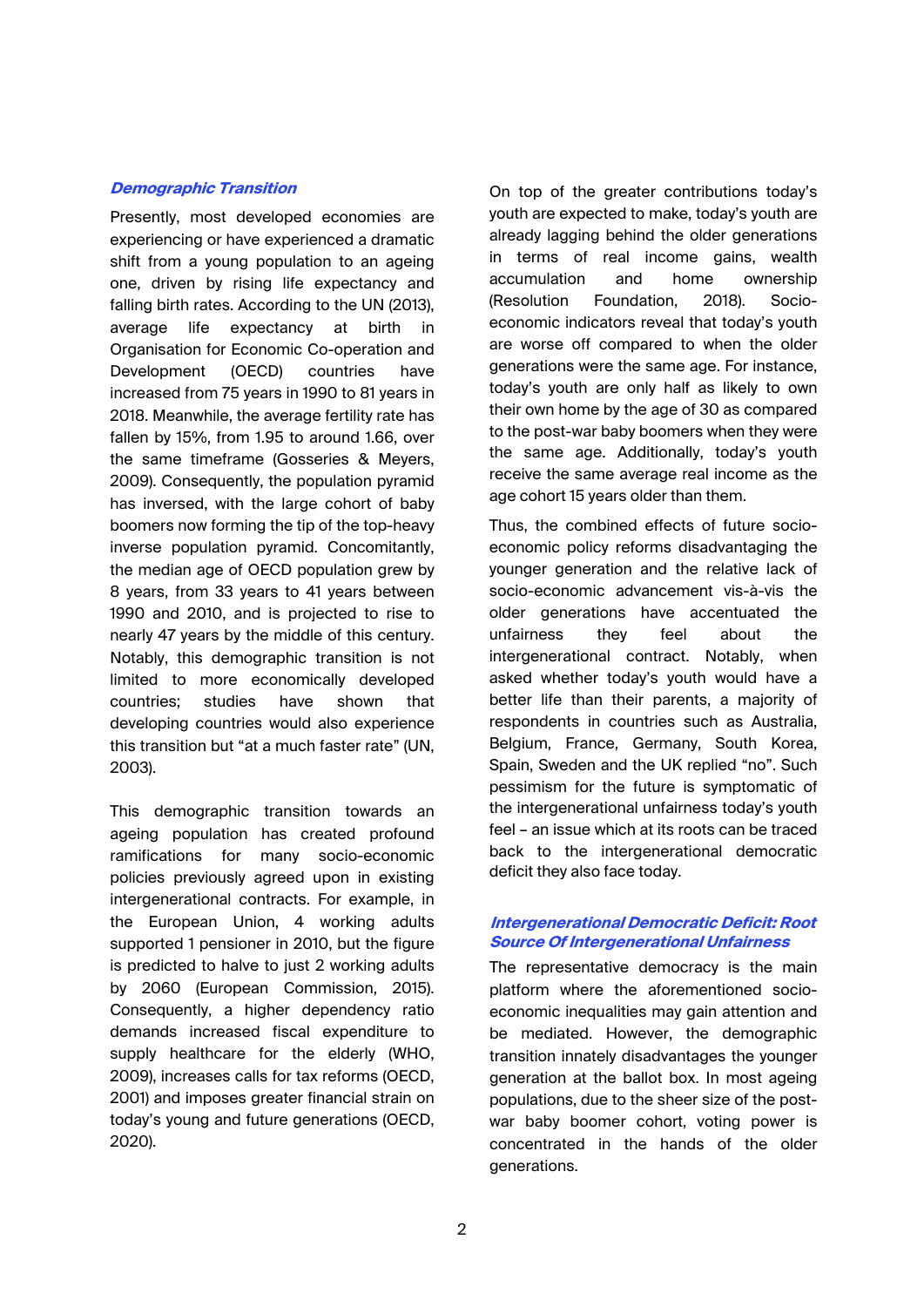Across OECD countries, the median age of all eligible voters was 46 in 2010, but this figure has increased to 47 this year and it is expected to further increase to 51 by 2050. An illustrative case is Germany, where voters above the age of 60 are dominant at the polls, forming 36% of the electorate. Meanwhile, voters below the age of 40 only comprise 29% of all voters (DW, 2021). The corresponding figures were about 50% and 27% respectively back in 1972. Similarly, in the UK today, voters above the age of 50 form the most sizeable proportion of the electorate; there are approximately 900,000 eligible 50 year-old voters as compared to only 700,000 eligible 18-year-old voters (Gardiner, 2016). Studies have shown that differences in potential votes translate into greater differences in actual votes due to a lower turnout rate by the younger generation. Even if all eligible voters cast their votes, the younger age group would be consistently outvoted by their older counterpart due to the sheer numerical disadvantage the former faces (Kingman, 2015).

However, some argue against the existence of an intergenerational democratic deficit on two grounds: firstly, they do not believe that voters of a particular generation should be viewed as a monolithic block with identical voting preferences; secondly, the intergenerational democratic deficit would be moot if governments formulate policies from behind the "veil of ignorance" (Rawls, 1971). They contend that Rawlsian governments make decisions not knowing which generation they would be born into. Thus, they would ensure that their policies are equally fair for all generations – born and unborn.

While it is true that the composition of voters in an age cohort is heterogenous, empirical studies have shown that age has become one of the strongest predictors of political attitudes (Kingman & Leitch, 2020).

As Furlong & Cartmel (2012) found using data from the 2010 UK general elections, people of the same generation "share formative experiences and develop common perspectives". Thus, political parties tear away the Rawlsian "veil of ignorance" to exploit this shared understanding by aligning their manifestoes with these generational perspectives to canvass for votes. Indeed, it is unsurprising Birch et al. (2013) record how governments treat its key voters preferentially; given the dominance of the older cohorts at the ballot box, the game theoretic dominant strategy would be for political parties to propose policies that targets the grey vote. As such, political observers have cautioned about the perils of a "parliamentary gerontocracy", with former German president Roman Herzog warning against the emergence of a "pensioner democracy" (DW, 2008; Kingman, 2015).

The dominance of the older generations at the ballot box is fundamentally unfair from an intergenerational perspective. The concerns of the younger electorate should not be ignored since they would be living with the long-term consequences of policy decisions made today more so than the older voters.

Additionally, the inversing of the population pyramid is a recent phenomenon (Berry, 2012). Modern representative democracy has traditionally operated with the young people being the dominant core of the electorate. Indeed, most intergenerational contracts – such as the welfare state – were established when the baby boomers were the dominant cohort in their youth. Given their relative size, the baby boomers enjoyed a demographic dividend when they were young as dependency ratios were lower, which made pensions economically viable. Furthermore, the baby boomer cohort also could also lower tax rates back then as the same amount of tax revenue could still be raised given their larger tax base.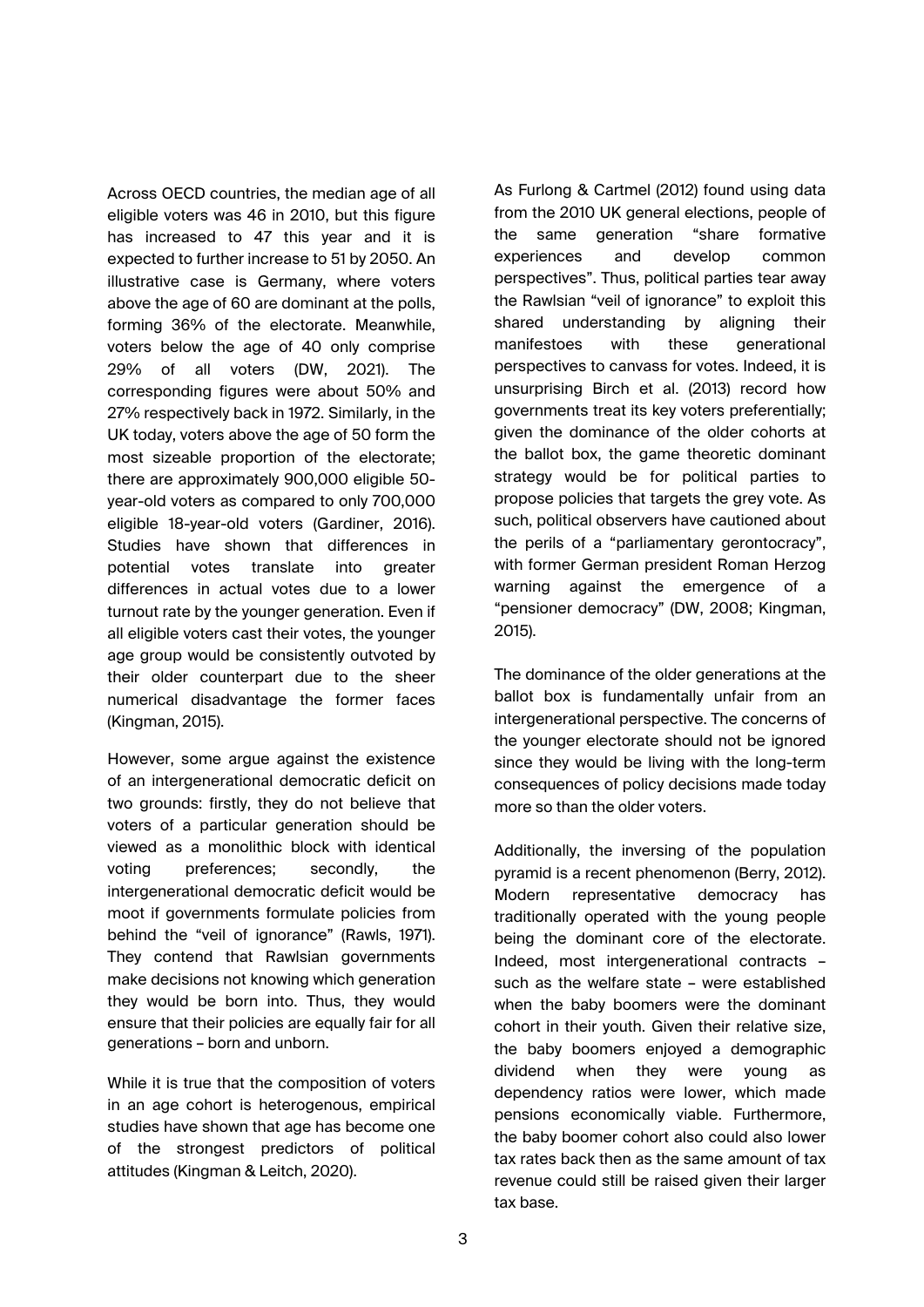However, the smaller cohorts that followed the baby boomers now not only struggle to finance these welfare schemes, but also face an uphill task in modifying them via the democratic process given their numerical disadvantage. As the OECD (2018) highlights, there is a real risk of "pro-elderly spending bias" by governments, which not only results in the younger generations failing to secure a more prosperous future for themselves and future generations, but also raises the risk of marginalising them in the democratic process.

## **Recommendations**

The imbalance in voting cohorts would persist in the short to medium term. However, actions can be taken to mitigate this intergenerational unfairness in political governance, which also helps prevent the unravelling of the legitimacy of the democratic process we so cherish.

## **Improving Pre- and Post-Policy Impact Assessment**

Presently, during the conceptualisation phase, there does not exist an established framework that enables governments to assess if their policy is intergenerationally fair. Varying discount rates should be used in Cost Benefit Analyses to reflect the differentiated impact on varying segments of the population, in contrast to calculating the net welfare effect for the population as an entirety. For example, the Greater London Authority assesses the impacts of policies on three different age groups (under 16, between 16 and 25, and above 65) as opposed to the population as a whole.

Additionally, governments should build up its data-collection capabilities to facilitate postpolicy impact evaluation. As Lord Bichard noted in the British House of Lords, to tackle intergenerational unfairness, one to understand it first, but "we do not yet have the data to understand it well" (UK Parliament, 2021).

Thus, governments should collect more comprehensive longitudinal agedisaggregated data on health, income, housing, employment, and other dimensions to facilitate quantitative policy evaluation. Governments should also endeavor to standardize such surveys to enable crosscountry comparative studies to be conducted.

## **Codifying Political Commitment To Intergenerational Fairness**

In most cases, governments are not held politically accountable for decisions they make concerning the young and future generations. To reflect their political commitment to intergenerational fairness, an independent commission similar to Wales' Future Generations Commissioner or Finland's Committee for the Future could be established to keep the government in check. The commission should be empowered to investigate the impact of any policy on the young and future generations as well as modify or reverse said policy if required to protect their interests.

Additionally, governments could also officially codify their political commitment to pursuing intergenerational fairness. For instance, governments could seek inspiration from the 2015 Well-being of Future Generations Act adopted by Wales, which legally enshrines the importance of sustainable work not for people living not only today but also in the future. Furthermore, inscribing this commitment to pursuing intergenerational fairness into law is the best panacea to myopic policymaking.

### **Increase Age Diversity In Policymaking**

4 impact formal politics. It is imperative that the voice of the younger generations be heard when policies are crafted. Governments should spearhead the creation of platforms for young people to convene and discuss issues if such platforms do not yet exist. The UK Youth Parliament is a good example, as it not only galvanises the youth to discuss issues that affect their future, but also provides a platform for the youth to work with their Members of Parliaments to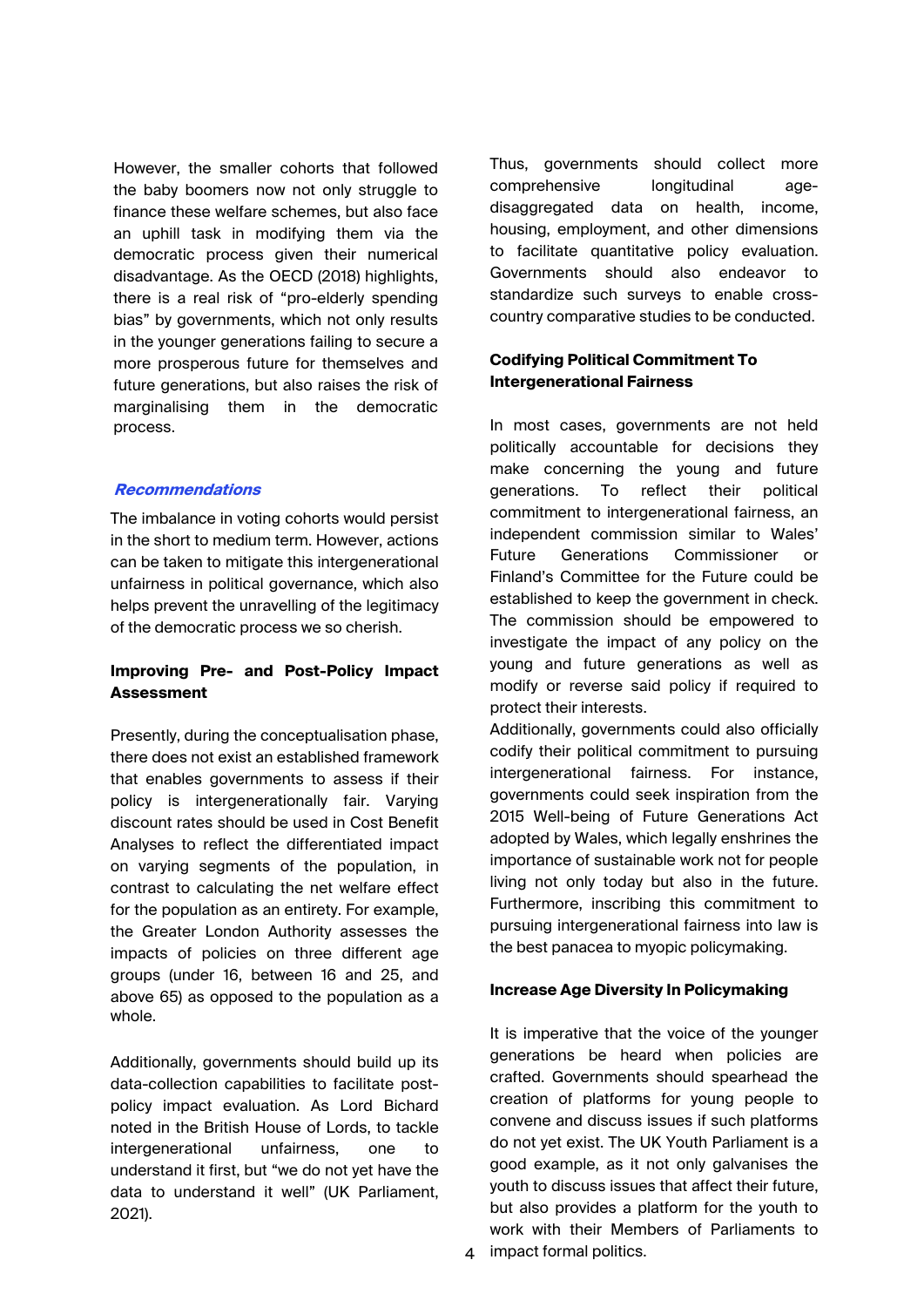## **Conclusion**

The younger generation today are already struggling to lead a life better than the ones their [parents had, and the intergenerational](http://www.bbc.com/news/world-africa-40171095)  democratic deficit stacks the odds against them even more. Governments ought to pursue the aforementioned recommendations not only to mitigate this intergenerational unfairness in political governance, but also prevent the unravelling of the democratic process.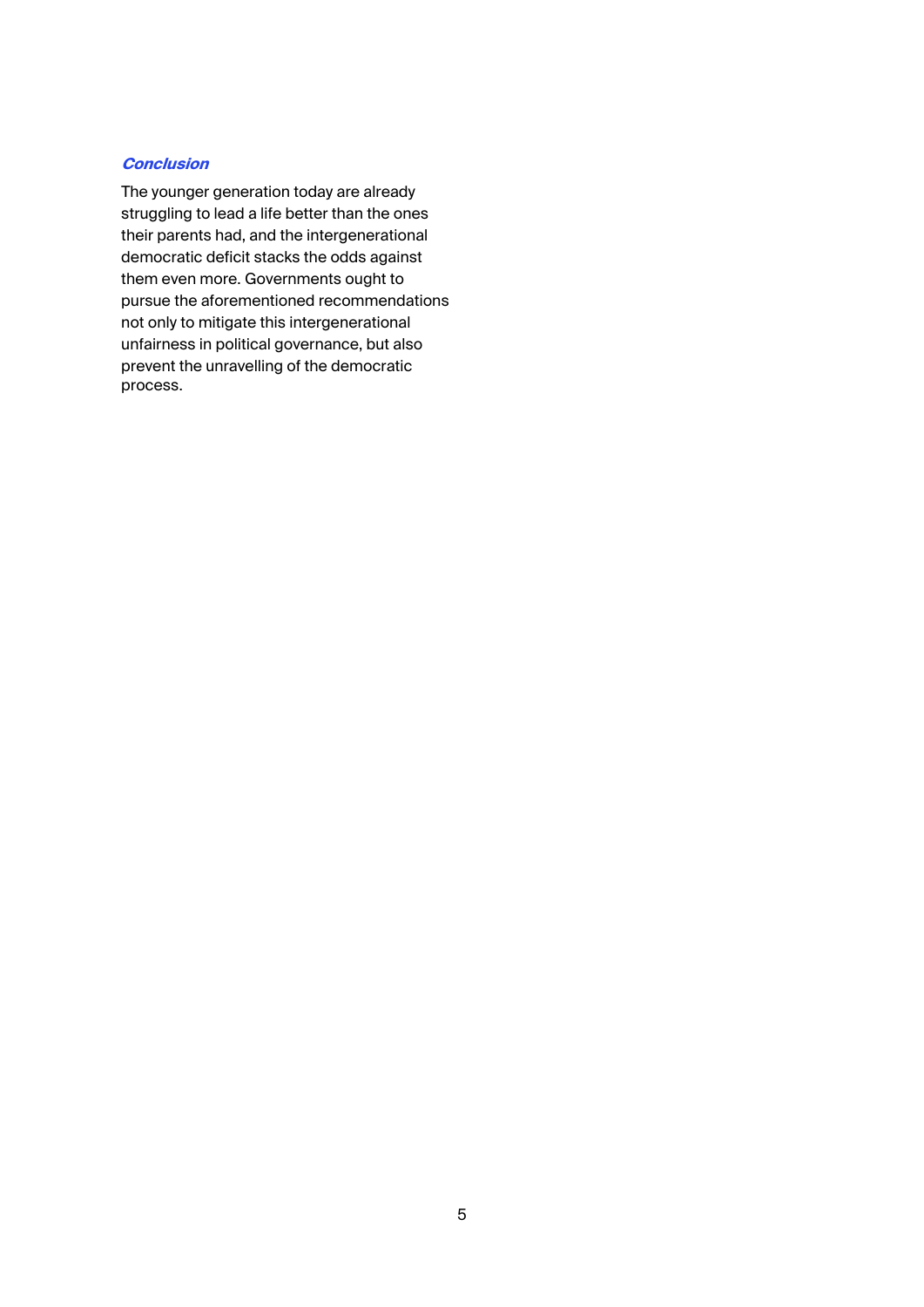#### **References**

Berry, C. (2012), "Cohort Size Matters: Democracy Is In Danger As Young People Disenfranchisement Accelerates". LSE Blog. Retrieved from [https://blogs.lse.ac.uk/politicsandpolicy/cohort-size-matters](http://documents1.worldbank.org/curated/en/723671560782662349/pdf/A-Framework-to-)democracy-in-danger-as-young-peoples-disenfranchisement-accelerates/ on 11 Jan 2022.

Birch, S., Gottfried, G. & Lodge, G. (2013), "Divided Democracy: Political Inequality In The UK And Why It Matters". London: Institute for Public Policy Reseach.

Burke, E. (1790), "Reflections on the Revolution in France". London: Penguin Books Ltd.

DW (2008), "Former President: Germany Turning Into Pensioner Democracy". DW. Retrieved from https://www.dw.com/en/former-president-germany-turning-into-pensioner-democracy/ a-3259871 on 11 Jan 2022.

DW (2021), "German Election Demographics: Facts and Figures". DW. Retrieved from https://www.dw.com/en/german-election-demographics-facts-and-figures/ a-59143207 on 11 Jan 2022

European Commission (2015), "The 2015 Ageing Report". European Commission: Economic and Financial Affairs.

Retrieved from https://ec.europa.eu/economy\_finance/publications/european\_economy/2015/pdf/ ee3\_en.pdf on 10 Jan 2022.

Furlong, A. & Cartmel, F. (2012), "Social change and political engagement among young people: Generation and the 2009/10 British Election Survey". Parliamentary Affairs 65(1), pp. 13-28.

Gardiner, L. (2016), "Votey McVoteface: Understanding The Growing Turnout Gap Between The Generations". Intergenerational Commission.

Gosseries, A. and Meyer, L. (2009), "Intergenerational Justice". Oxford University Press.

Kingman, D. (2015), "Intergenerational Injustice And Party Politics". The Intergenerational Foundation.

Kingman, D. & Leitch, C. (2020), "Grey Power: Youth People Missing From Politics". Intergenerational Foundation.

OECD (2001), "Fiscal Implications of Ageing: Projections on Age-related Spending". Organisation for Economic Co-operation and Development Economics Department Working Paper No. 305. Retrieved from https://www.oecd.org/officialdocuments/publicdisplaydocumentpdf/? doclanguage=en&cote=eco/wkp(2 on 12 Jan 2022.